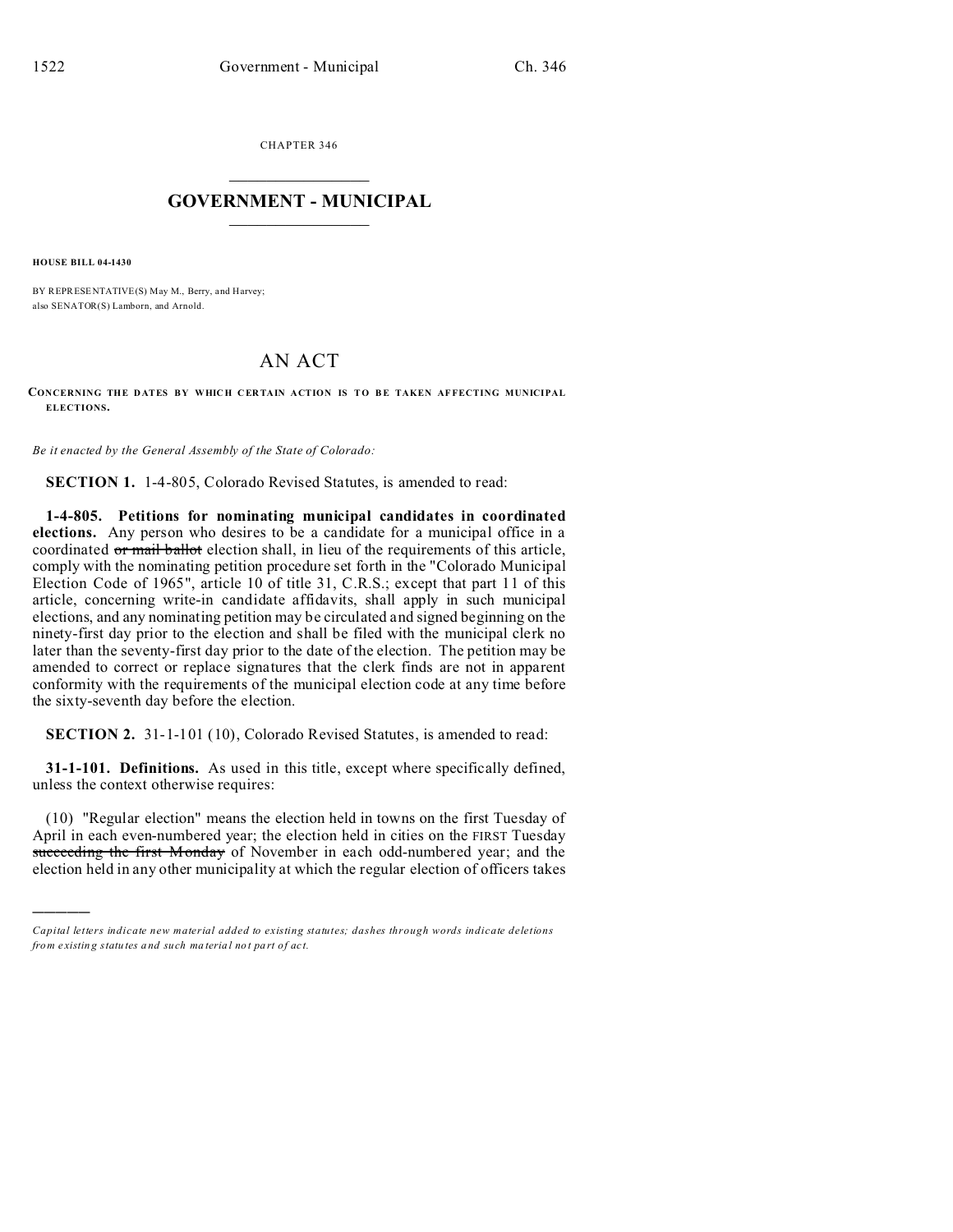place.

**SECTION 3.** 31-4-503 (4), Colorado Revised Statutes, is amended to read:

**31-4-503. Petition in sections - signing - affidavit - review - tampering with petition.** (4) When such recall petition is determined sufficient, the municipal clerk shall submit said petition, together with a certificate of its sufficiency, to the governing body of such municipality at the first meeting of such body following expiration of the period within which a protest may be filed or at the first meeting of such body following the determination of a hearing officer that a petition is sufficient, whichever is later. The governing body shall thereupon order and fix a date for the recall election to be held not less than thirty days nor more than ninety days from the date of submission of the petition to the governing body by the municipal clerk AND DETERMINE WHETHER VOTING IN THE RECALL ELECTION IS TO TAKE PLACE AT THE POLLING PLACE OR BY MAIL BALLOT; but, if a regular election is to be held within ninety ONE HUNDRED EIGHTY days after the date of submission of said petition, the recall election shall be held as a part of said regular election; except that, if the officer sought to be recalled is seeking reelection at said regular election, only the question of such officer's reelection shall appear on the ballot. If a successor to the officer sought to be recalled is to be selected at such regular election and the officer sought to be recalled is not seeking reelection, the question of such officer's recall shall not appear on the ballot of such regular election.

**SECTION 4.** 31-4-504 (4), Colorado Revised Statutes, is amended to read:

**31-4-504. Resignation - vacancy filled - election - ballot - nomination.** (4) (a) EXCEPT AS OTHERWISE PROVIDED IN PARAGRAPH (b) OF THIS SUBSECTION (4), candidates for the office at a recall election may be nominated by petition as provided in section 31-10-302; except that nominating petitions may be circulated beginning on the first business day after the governing body sets the date for the recall election and shall be filed no later than twenty days prior to such recall election.

(b) WHERE THE GOVERNING BODY OF THE MUNICIPALITY CHOOSES TO CONDUCT THE RECALL ELECTION BY MAIL BALLOT IN ACCORDANCE WITH THE REQUIREMENTS OF SECTION 31-4-503 (4), CANDIDATES SHALL HAVE NOT LESS THAN TEN CALENDAR DAYS BEGINNING ON THE FIRST CALENDAR DAY AFTER THE GOVERNING BODY SETS THE DATE FOR THE RECALL ELECTION WITHIN WHICH TO CIRCULATE NOMINATING PETITIONS, AND SUCH PETITIONS SHALL BE FILED NO LATER THAN FORTY-FIVE DAYS PRIOR TO SUCH RECALL ELECTION.

**SECTION 5.** 31-10-302 (8), Colorado Revised Statutes, is amended to read:

**31-10-302. Nomination of municipal officers.** (8) Nomination petitions for candidates whose name will be on the ballot at a coordinated election or mail ballot election pursuant to articles 1 to 13 of title 1, C.R.S., shall be circulated, signed, and filed with the municipal clerk within the period set forth in section 1-4-805, C.R.S.

**SECTION 6. Applicability.** This act shall apply to elections called on or after the effective date of this act.